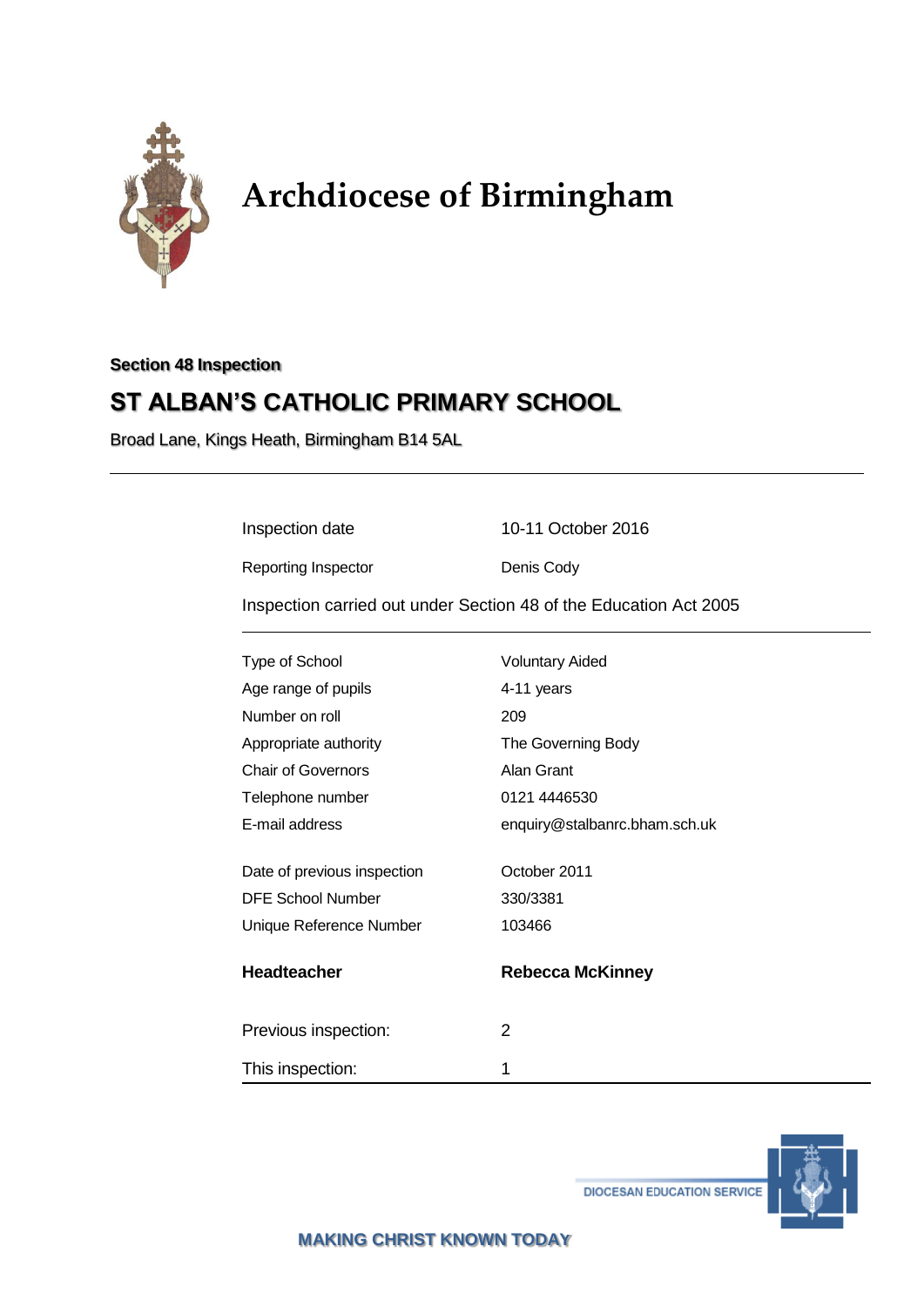#### **Evidence**

- The inspection was carried out by one Diocesan Inspector.
- The focus of the inspection was on the quality, leadership, and impact of the school's provision of Catholic life, collective worship, and religious education (RE).
- The inspector observed teaching across three RE lessons to evaluate the quality of teaching, learning and assessment. All of these lessons were conducted jointly with the headteacher.
- The inspector completed a work scrutiny and held discussions with pupils to evaluate their understanding of Catholic life, worship, and the impact of teaching on their learning over time.
- Meetings were held with the chair of governors, the headteacher, the deputy headteacher and subject leader and the assistant parish priest, who is also link governor for RE.
- The inspector attended a whole school Mass and celebration assembly, and undertook a learning walk to look at aspects of learning and teaching in RE, the presentation of the Catholic life of the school and pupils' behaviour.
- The inspector reviewed a range of documents including the school's self -evaluation, data about pupils' achievement and progress, RAISEonline, the development plan, teachers' planning, and learning journals.

#### **Information about the school**

- St Alban's is a smaller than average size Catholic primary school and together with St Dunstan's Primary it serves the parishes of St Dunstan and St Jude in King's Heath, Birmingham.
- The great majority of pupils are White British, and the proportion of pupils from minority ethnic backgrounds is well below the national average.
- The number of Catholic pupils is currently 95%.
- The degree of disadvantage among pupils is below national average.
- The proportion of pupils with a statement of SEN or an EHC plan is above national average, while the proportion of other pupils receiving support for special education needs is below average.
- Attainment on entry is below national levels of expectation.
- There has been significant recent change in school leadership. A new headteacher has been in post since the beginning of this term and a new chair and vice chair of governors were appointed only this week. The deputy head was appointed twelve months ago and the RE leader has been in post since the beginning of 2015. A new assistant priest and RE link governor was also appointed at the beginning of this term.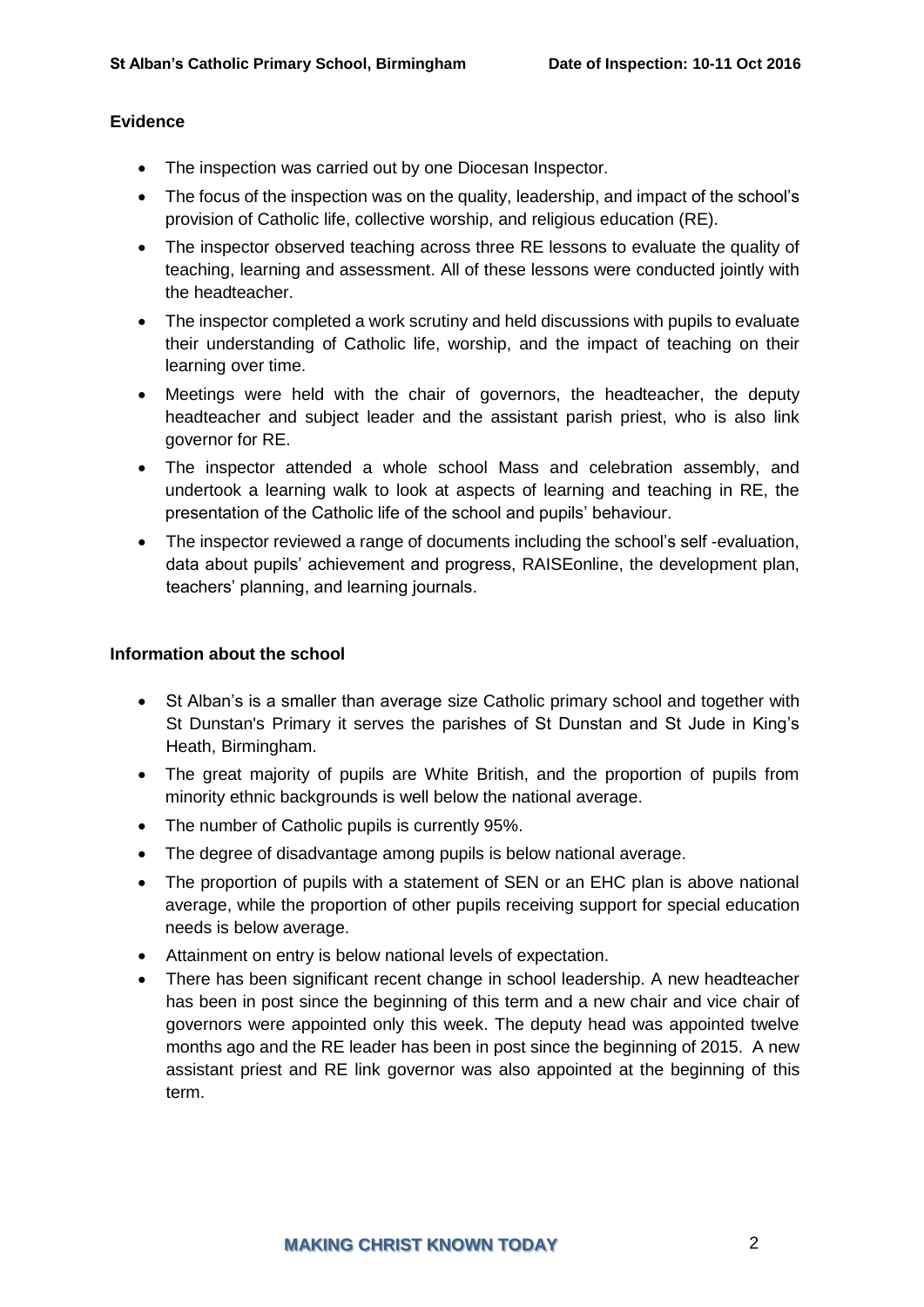#### **Main Findings**

- All members of the school community value, respect and contribute to St Alban's outstanding Catholic life which is a constant focus of school planning, and a reference point in determining attitudes and behaviour.
- Collective worship is at the heart of school life and celebration, with pupils playing a full and enthusiastic part in its planning, delivery and evaluation.
- The quality of teaching in RE is consistently good and often outstanding, and is reflected in pupils' excellent attainment and progress, their spiritual and moral development and enjoyment of their learning.
- The newly-appointed headteacher and leadership team has made a strong and confident start in building on and developing the school's comprehensive programme of review and evaluation to ensure that strengths and areas for development are accurately identified and addressed, and that excellent and effective leadership is maintained and carried forward.

# **THE CATHOLIC LIFE OF THE SCHOOL**

## **Catholic life, collective worship and spiritual, moral and vocational development: provision and outcomes**

- St Alban's outstanding Catholic life is evident in every aspect of school activity; in the commitment of leaders, staff and pupils to its Catholic ethos, the respect and importance shown to prayer and worship throughout the school, the behaviour and supportive attitudes of pupils and in their spiritual and moral development.
- As *'faith friends'* and prayer leaders, through membership of prayer teams, the school council and chaplaincy teams, pupils develop a sense of service and play an active part in promoting and directing all aspects of Catholic life.
- Under the leadership of the school council, pupils contribute to the evaluation of Catholic life by monitoring prayer areas and the 'floorbooks' in which classes record evidence of their Catholic life. They complete questionnaires and conduct interviews with younger children.
- Pupils value and respect the Catholic nature of the school and they understand how their faith and beliefs impact on their lives.
- Through the roles of responsibility made available to them pupils develop skills of leadership and co-operation. In guiding and supporting younger children and organising and leading the school's charitable awareness and fundraising activities, pupils are contributing to their own moral and vocational development.
- The school motto, *'Following in the footsteps of Jesus,'* is prominently displayed throughout the school and referred to in lessons and prayers. Pupils are familiar with its meaning and relevance to their lives, and both they and staff use it as a yardstick by which to determine and evaluate behaviour and attitudes.
- They have opportunities to give witness to their faith. As part of its Holy Week reflection, the whole school took part in a 'Witness Walk' through the streets to St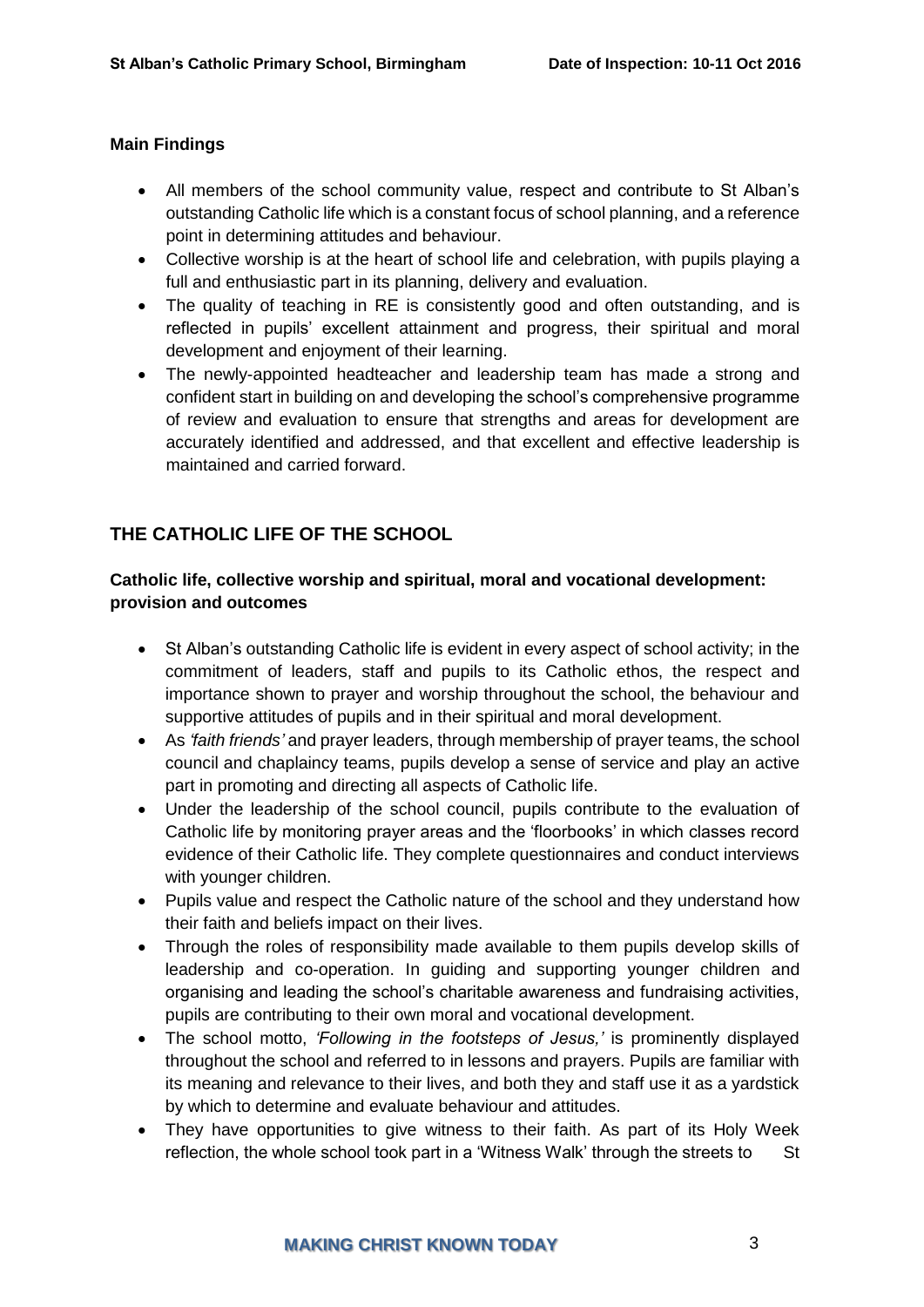Jude's Church, with members of the chaplaincy team carrying a wooden cross. There, one of the classes led the school in a service of the Stations of the Cross.

- The pupils interact with the wider Catholic community through close links with the parish and with neighbouring Catholic schools, for instance in sacramental preparation and celebration. Along with pupils from other Catholic schools, members of the chaplaincy team attend training and retreat days at Bishop Challoner secondary school.
- Provision of collective worship is very good. It is a fundamental part of the daily life of the school, consolidating and promoting pupils' learning and liturgical and faith development.
- Pupils participate enthusiastically and prayerfully in school Masses, prayer services and assemblies. They prepare prayer areas and altars before Mass and teams are trained as altar servers.
- The chaplaincy team is fully involved in planning and delivering whole school worship and also prayers for younger pupils. Prayer teams are active in leading classroom prayers, and through 'faith friends' older pupils mentor and support younger children in their prayer.
- Older pupils also help monitor and evaluate the impact of prayer through their role in carrying out prayer audits and pupil interviews. These show that they value collective worship.
- Pupils experience a variety of prayer styles and forms. They learn traditional prayers and are also confident in using spontaneous and personal prayer as well as silent prayer. In addition to prayer areas in each classroom, the school has an outdoor grotto and prayer garden, which provide a focus for both group and private prayer and reflection
- The strong commitment of pupils and staff towards Catholic faith and values is shown by their positive response to the opportunities provided for voluntary prayer. For example, during October groups of children meet at the grotto at lunchtime to say a decade of the rosary together. Teachers and teaching assistants also take part in a short weekly prayer service before school, led by the headteacher or parish priest.
- The school's excellent provision of spiritual, moral and vocational development is reflected in the pupils' understanding of their responsibility to help and support others and in their willingness to respond positively. For example, food donated for the harvest festival is passed to a local foodbank and at Christmas and Easter Year 6 pupils visit a nearby nursing home to meet residents and sing carols and hymns.
- Pupils have taken part in a vocations project in which parents, parish priests and outside speakers such as hospice and Cafod representatives have spoken about their vocations. Their understanding and experience of vocation has been further reinforced by a whole-school homework project on the subject and a special week when the entire year's vocation activities were reviewed and celebrated.
- The school places strong emphasis on restorative justice. Pupils are able to examine and discuss their behaviour and take responsibility for their actions and for putting things right when necessary.
- Catholic Christian values are promoted through the diocesan *'Catholic Schools Pupil Profile'* programme. These values are taught in school assemblies, displayed around the school and reinforced in class lessons. Pupils are able to discuss them and know how they can live them out in their own lives.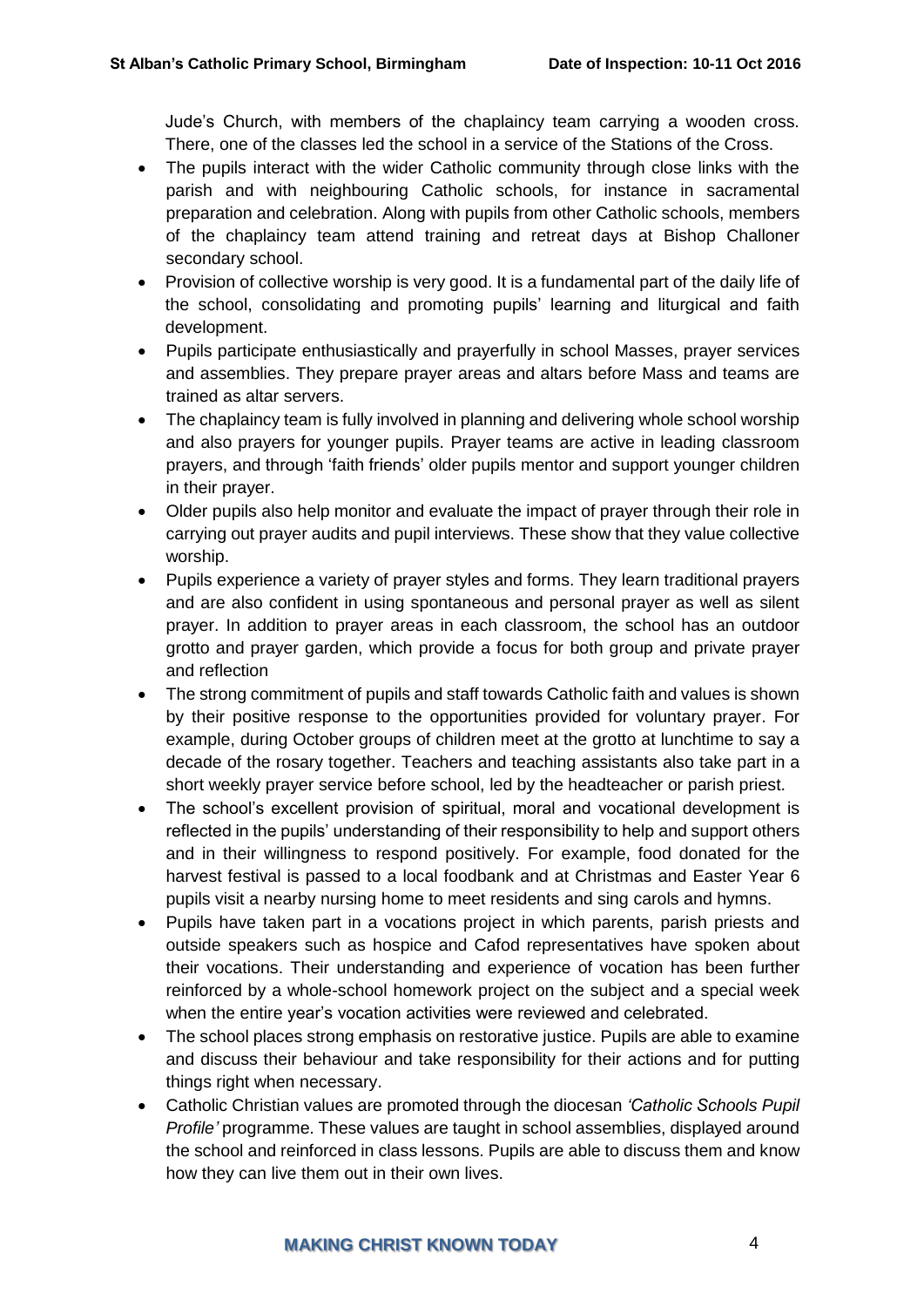The '*All that I am'* programme which is used with older children provides a firm understanding of sexual relationships within a Catholic moral context.

## **LEADERSHIP**

#### **Leadership of Catholic life and Collective Worship**

- School leaders show outstanding commitment to, and understanding of, its Catholic nature. They ensure that Catholic life and collective worship are at the heart of all school life and improvement planning.
- The school has in place comprehensive systems for the monitoring and evaluation of all aspects of Catholic life and collective worship. Therefore, leaders have been able to accurately identify strengths and areas for development and plan accordingly.
- Governors play a full part in review and self-evaluation of Catholic life and school worship, providing both support and challenge for school leaders. Individual governors regularly attend school Masses, assemblies and prayer services and provide informal feedback to the headteacher and governing body.
- The strong commitment of school leaders, including governors, to the Catholic life of the school is indicated by the inclusion of the RE subject leader in the senior leadership team and by the clear understanding that the headteacher has overall responsibility for Catholic life.
- The new headteacher and leadership team are firmly committed to working in partnership, building on and developing existing practice to promote the Catholic life and mission of the school and the spiritual, moral and vocational development of its pupils.
- At the beginning of this term the headteacher carried out a school review and produced an interim report which was discussed with governors and is now being put into practice. It included plans to extend pastoral support for pupils by training staff to deliver counselling and introduce meditation. There were also several initiatives, such as the use of 'Gospel Virtue Trees,' to highlight and promote behaviour by which pupils demonstrate they are 'Following in the footsteps of Jesus.'
- The school's mission statement and motto were also reviewed and renewed at the beginning of this term. Following a staff training day, pupils and governors were involved in examining their meaning and ways to promote their use in school. Pupils wrote their own mission statements which were shared with parents and governors, displayed in class and used to stimulate discussion and debate. The impact of this and the other initiatives introduced will be monitored during the year.
- The headteacher, RE leader and link governor have carried out learning walks to monitor and evaluate Catholic life. Audits of Catholic life have taken place involving all staff and governors. The school building has also been audited to see how it reflects and promotes Catholic life and to assess the impact of new initiatives.
- Performance management targets for senior leaders are linked to the RE Action Plan which includes targets for Catholic life and collective worship and is reviewed midyear by all staff and the link governor.
- The RE Action Plan, however, concentrates largely on annual routine activities so that much of it changes very little from year to year. A document focusing on new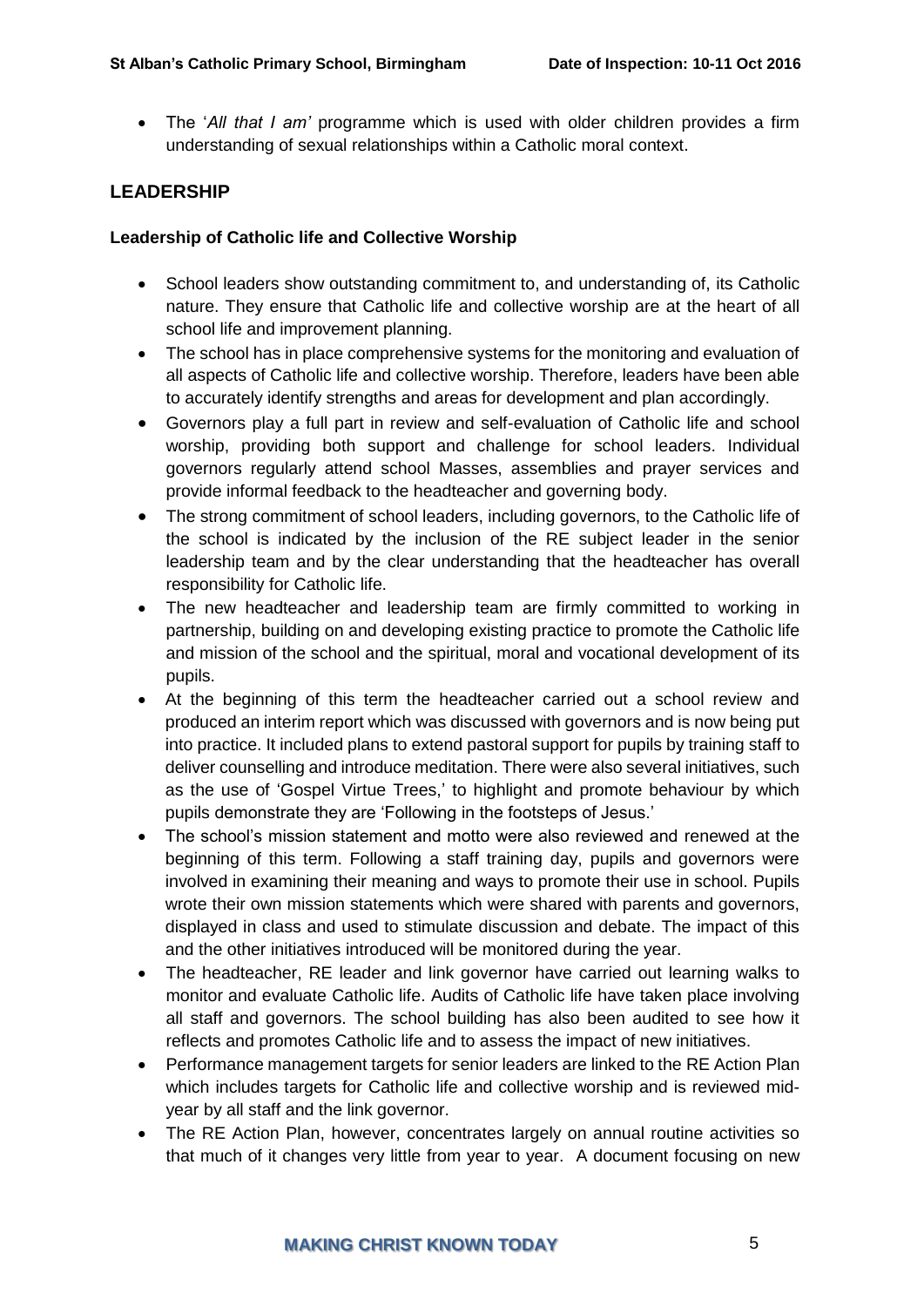initiatives clearly linked to previous self-assessment would be a more effective tool for school improvement.

- A programme of observation, audit and review of prayer, worship and celebration is carried out by senior leaders, governors and pupils to monitor provision and impact. Evaluations and questionnaires from parents, staff and parishioners are analysed and reported to governors. School Masses are planned and reviewed at half-termly meetings between the headteacher and link governor.
- Since the last inspection leaders have ensured pupils receive ample opportunities to prepare and lead worship independently and confidently, to the extent that this has become a strength of the school.

# **RELIGIOUS EDUCATION**

#### **Leadership, outcomes from and provision for religious education**

- Excellent and effective leadership of RE at all levels has ensured successful outcomes for pupils in terms of their knowledge, learning and attainment.
- Governors are well-informed and proactive in their oversight of RE. They receive and discuss reports and performance data from the headteacher, and the subject leader submits half-termly reports to the Standards and Curriculum committee. The link governor liaises with the subject leader and headteacher and takes part in monitoring activities such as learning walks and work scrutinies.
- Leaders work together to plan and implement school improvement. For example, following the review of RE provision carried out at the beginning of this term with the involvement of governors, RE will now be included with the other core subjects in half-termly pupil progress meetings.
- RE is well led and managed by the subject leader to ensure the quality of teaching and learning is constantly reviewed and promoted. Lesson planning and pupil assessments are monitored and new and inexperienced staff are supported.
- Close links are maintained with local Catholic schools and with the archdiocese through its cluster group meetings, facilitating collaborative activities and planning. and the dissemination of new ideas and initiatives.
- The school's judgement that pupil attainment, learning and progress in RE are outstanding is reliable because it is based on a comprehensive process of monitoring and evaluation effectively led and managed by the subject leader and headteacher.
- Performance data over time shows the attainment of pupils in all key stages is consistently above diocesan expectations. They make excellent progress as they move through the school. Year on year high levels of attainment are maintained and built upon.
- Pupil attainment data is collected and analysed to monitor the performance and progress of individuals and groups of children. As a result, pupil interventions can be targeted effectively and if necessary staff training or support can be arranged.
- Pupil attainment in RE is included in performance management targets of all staff.
- To ensure their judgements are accurate and consistent, teachers have worked with colleagues from other schools to moderate examples of pupils' work.
- Pupils enjoy RE lessons and are engaged and motivated. They are confident in discussing their work as well as their views and beliefs and those of others.